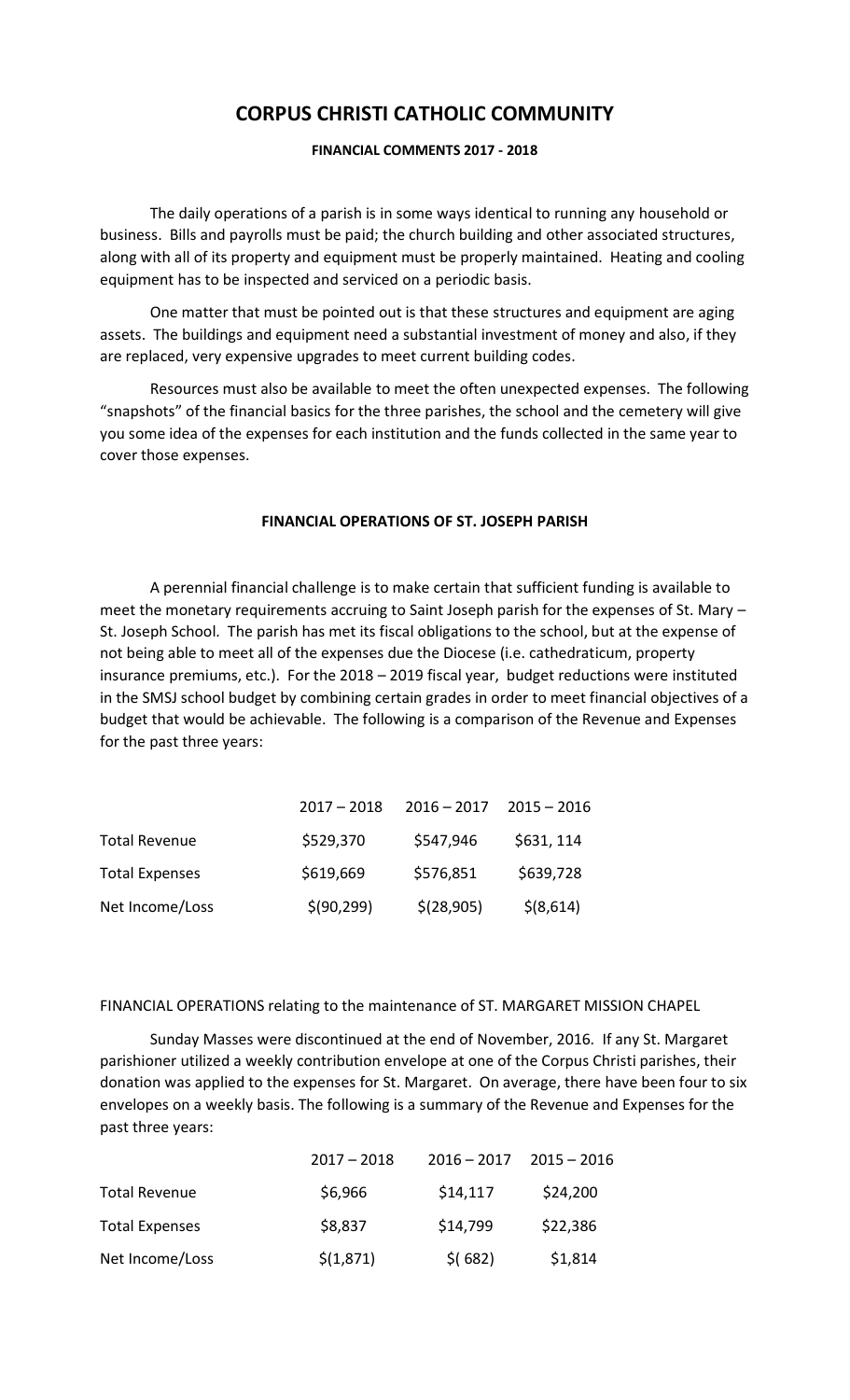## **FINANCIAL OPERATIONS OF ST. MARY PARISH**

Over the past three years financial resources have had to be made available to meet those periodic inspections, service, and repair of equipment that may not have been maintained over time. In addition, funds have been required to cover cash shortfalls that have occurred at St. Mary – St. Joseph School. Between the School subsidy and additional shortfalls that have occurred at St. Mary – St. Joseph School, both the building itself and the program, the additional monies required amounted to \$96,093 for last year. The following is a summary of Revenue and Expenses for the past three year period:

|                       | $2017 - 2018$ | $2016 - 2017$ | $2015 - 2016$ |
|-----------------------|---------------|---------------|---------------|
| <b>Total Revenue</b>  | \$296,221     | \$317,060     | \$334,103     |
| <b>Total Expenses</b> | \$420,224     | \$376,329     | \$418,374     |
| Net Income/Loss       | \$(124,003)   | \$ (59, 269)  | \$ (84,271)   |

## **FINANCIAL OPERATIONS OF SAGRADO CORAZON DE JESUS PARISH**

Third Thursday fundraisers contributed greatly to supplement the weekly and monthly collections. The financial data for the 2017 – 2018 Fiscal Year reflects two years of fundraisers since the amount for the 2016 – 2017 time frame wasn't transferred until last year.

The following is a summary of Revenue and Expense for the past three years:

|                       | $2017 - 2018$ | $2016 - 2017$ | $2015 - 2016$ |
|-----------------------|---------------|---------------|---------------|
| <b>Total Revenue</b>  | \$163,736     | \$129,501     | \$123,735     |
| <b>Total Expenses</b> | \$142,511     | \$146,156     | \$123,827     |
| Net Income/Loss       | \$21,225      | ( \$16, 655)  | (592)         |

## **FINANCIAL OPERATIONS OF ST. MARY - ST. JOSEPH SCHOOL**

Much of the financial problems in the parishes and in the school over the past few years has been related to the downward trend in the school's enrollment over the last five years. This period which has coincided with the completion of the Barrows Magnet school has reflected the economic pressures on families who might otherwise have chosen SMSJ. Last Year, there were 103 students enrolled in SMSJ School. One hundred fifty students are needed to achieve a break-even financial status. Each empty seat results in lost revenue of approximately \$5,000 in revenue. The school must increase enrollment in order to lower per pupil cost and decrease reliance on parish funds.

For each child of registered parishioner with one of the three parishes that make up the Corpus Christi Catholic Community, the school received a subsidy of \$1,040 for the 2017 – 2018 School Year versus \$1,020 for the prior year to help defray the cost of attending SMSJ School. Over and above the School Subsidy, St. Joseph Parish and St. Mary Parish cover any financial deficit that exists at the end of the School Year along with any special financial requirements that might arise during the school year. Subsidy and additional support to the school amounted to approximately \$244,881 for the 2017 – 2018 School Year and \$192,749 for the 2016 – 2017 School Year.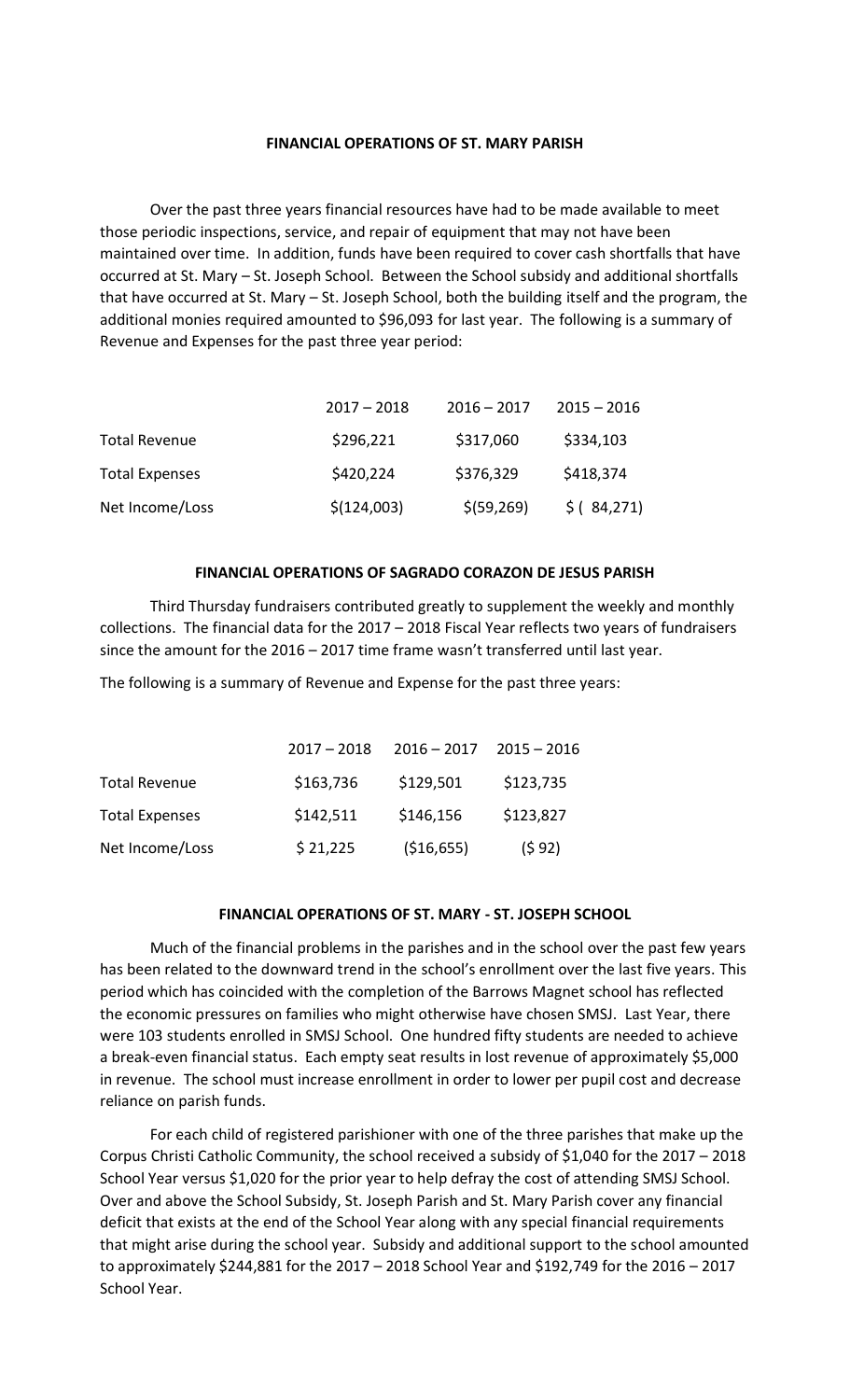Three Years ago the Diocese of Norwich loaned the School \$ 80,500 to cover the invoices and payroll outstanding at that time. In addition, the Diocese has reluctantly allowed the school to defer repayment to the diocese of the Workmen's Comp and property and Liability insurance until enrollment numbers will put the School on a positive financial standing.

The following is a summary of Revenue and Expenses for the past five years:

|               | $2017 - 2018$ | $2016 - 2017$ | $2015 - 2016$ | $2014 - 2015$ | $2013 - 2014$ |
|---------------|---------------|---------------|---------------|---------------|---------------|
| Enrollment    | 103           | 123           | 144           | 168           | 175           |
| Revenue       | \$821,106     | \$771,752     | \$705,263     | \$894,851     | \$927,925     |
| Expenses      | \$781,540     | \$824,789     | \$832,219     | \$909,308     | \$834,166     |
| Net Inc./Loss | \$39,566      | ( \$53,037)   | (\$126,956)   | (514, 457)    | \$93,759      |

### **FINANCIAL OPERATIONS OF SAINT JOSEPH CEMETERY**

During the past fiscal year changes took place in the operation of the various properties that make up the Corpus Christi Community. As personnel left, the Cemetery crew filled in to bridge the gap and were reimbursed for their services by the appropriate parish or school. No additional summer help was added to the workforce, as had been true in prior years. We continued economizing while attempting to maintain the overall beauty of the properties. Volunteer efforts have been tremendously helpful in achieving that.

The other part of the equation was that cremation internments continue to be a big part of our cemetery statistics (49.5%). The income generated at the cemetery has dropped, causing the cemetery to be unable to meet its financial obligations to St. Joseph parish for payrolls and other expenses paid for by the cemetery. All this and the need for new (used) equipment have contributed to this year's financial challenges.

 2017 – 2018 2016 – 2017 2015 – 2016 2014 – 2015 2013 – 2014 Internments 109 86 111 97 86 Total Revenue \$165,159 \$124,086 \$170,846 \$152,650 \$128,308 Total Expenses \$196,162 \$183,493 \$169,632 \$180,019 \$183,947 Net Inc./Loss (\$31,003) (\$59,407) \$1,214 (\$27,369) (\$55,639)

The following is a summary of Revenue and Expenses over the past five years:

**For additional data regarding the financial status of these institutions you may obtain a full copy of the profit and loss report made annually to the diocese that is available at the doors of the church or you may go the website @ catholicwindham.org .**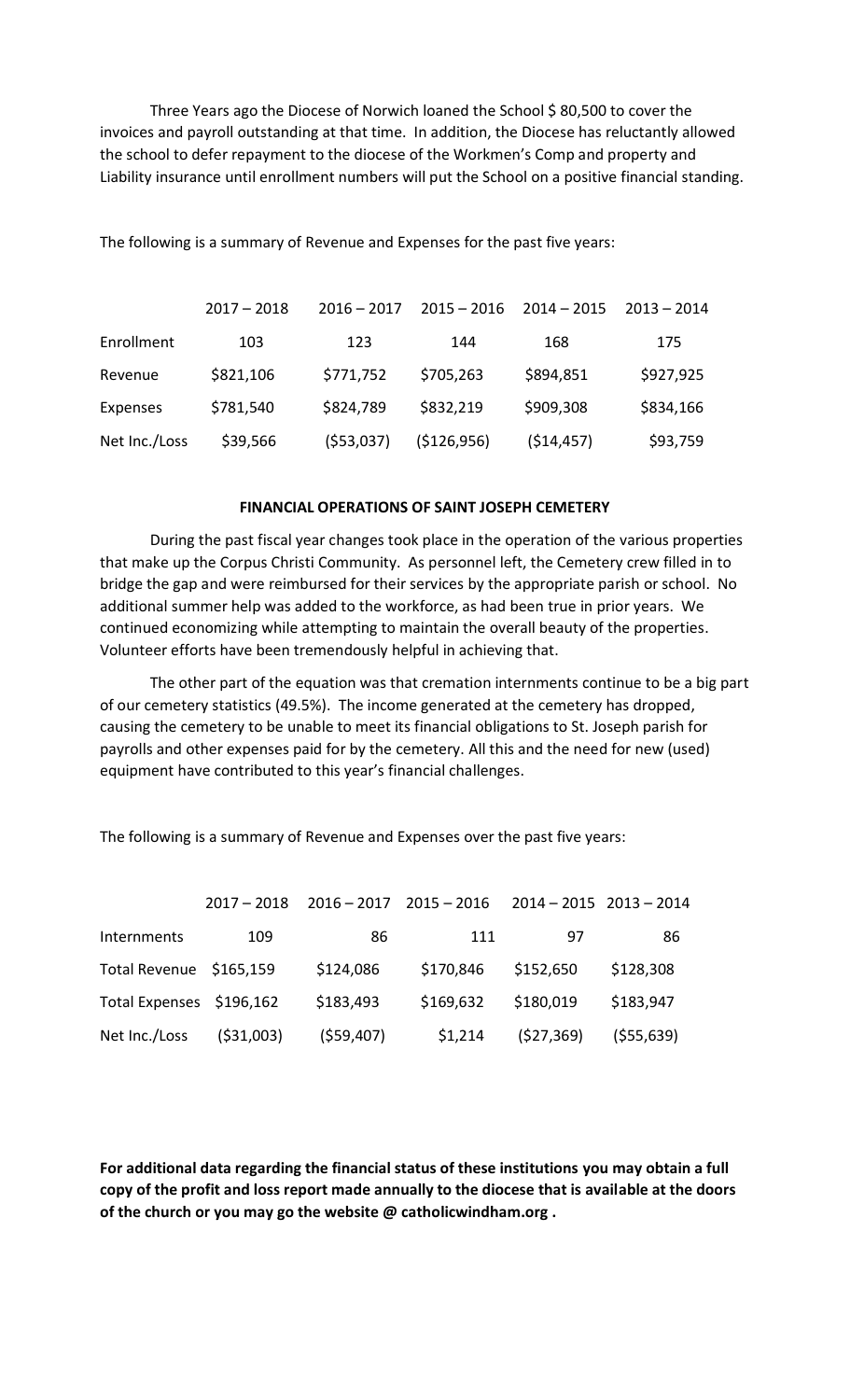# **COMUNIDAD CATÓLICA CORPUS CHRISTI**

# **COMENTARIOS FINANCIEROS 2017, 2018**

Las operaciones diarias de una parroquia son, de alguna manera, idénticas a las de cualquier hogar o empresa. Las facturas y nóminas deben ser pagadas; el edificio de la iglesia y otras estructuras asociadas, junto con todas sus propiedades y equipos, deben mantenerse adecuadamente. Los equipos de calefacción y refrigeración deben inspeccionarse y repararse de forma periódica.

Una cuestión que debe señalarse es que estas estructuras y equipos son activos que envejecen. Los edificios y equipos necesitan una inversión sustancial de dinero y también, si se reemplazan, actualizaciones muy costosas para cumplir con los códigos de construcción actuales.

Los recursos también deben estar disponibles para cubrir los gastos a menudo inesperados. Las siguientes "instantáneas" de los fundamentos financieros de las tres parroquias, la escuela y el cementerio le darán una idea de los gastos de cada institución y los fondos recaudados en el mismo año para cubrir esos gastos.

# **OPERACIONES FINANCIERAS DE ST. PARROQUIA DE JOSÉ**

Un reto financiero perenne es asegurarse de que haya suficientes fondos disponibles para cumplir con los requisitos monetarios que corresponden a la parroquia de Saint Joseph para los gastos de St. Mary - St. Joseph School. La parroquia ha cumplido sus obligaciones fiscales con la escuela, pero a expensas de no poder cubrir todos los gastos debidos a la Diócesis (es decir, cathedraticum, primas de seguro de propiedad, etc.). Para el año fiscal 2018 - 2019, se instituyeron reducciones presupuestarias en el presupuesto escolar del SMSJ mediante la combinación de ciertas calificaciones con el fin de cumplir los objetivos financieros de un presupuesto que sería factible. La siguiente es una comparación de ingresos y gastos de los últimos tres años:

|                         | 2017 - 2018  | 2016 - 2017 | 2015 - 2016 |
|-------------------------|--------------|-------------|-------------|
| Ingresos totales        | \$529,370    | \$547,946   | \$631, 114  |
| Total de Gastos         | \$619,669    | \$576,851   | \$639,728   |
| Ingresos / Pérdida Neta | \$ (90, 299) | \$ (28,905) | \$ (8,614)  |

# OPERACIONES FINANCIERAS relacionadas con el mantenimiento de

# ST. MARGARET MISSION CHAPEL

Las misas dominicales se suspendieron a fines de noviembre de 2016. Si algún feligrés de St. Margaret utilizaba un sobre de contribución semanal en una de las parroquias de Corpus Christi, su donación se aplicaba a los gastos de St. Margaret. En promedio, ha habido cuatro a seis sobres semanalmente. El siguiente es un resumen de Ingresos y gastos de los últimos tres años:

|                           | 2017 - 2018 | $2016 - 2017$ | $2015 - 2016$ |
|---------------------------|-------------|---------------|---------------|
| Ingresos totales          | \$6,966     | \$14,117      | \$24,200      |
| Total de gastos           | \$8,837     | \$14,799      | \$22,386      |
| Ingresos / Pérdidas Netas | \$(1,871)   | \$ (682)      | \$1,814       |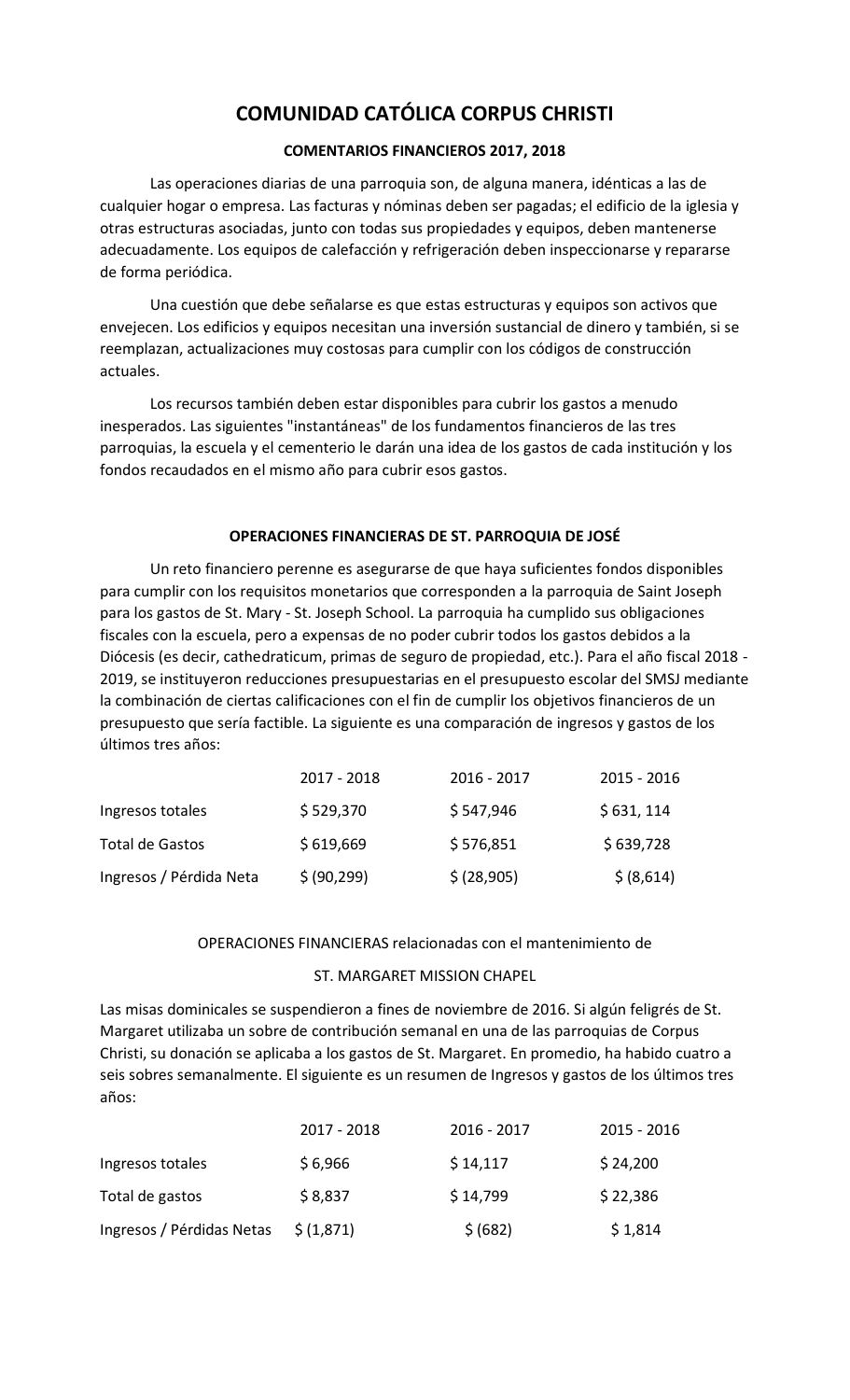# **OPERACIONES FINANCIERAS DEL PARROQUIA ST. MARÍA**

En los últimos tres años, se han tenido que poner a disposición recursos financieros para cumplir con las inspecciones periódicas, el servicio y la reparación de los equipos que quizás no se hayan mantenido a lo largo del tiempo. Además, se han requerido fondos para cubrir los déficits de efectivo que se han producido en St. Mary - St. Joseph School. Entre el subsidio escolar y los déficits adicionales que han ocurrido en la escuela St. Mary - St. Joseph, tanto en el edificio como en el programa, el dinero adicional requerido ascendió a \$ 96,093 para el año pasado. El siguiente es un resumen de ingresos y gastos del último período de tres años:

|                           | 2017 - 2018  | $2016 - 2017$ | $2015 - 2016$ |
|---------------------------|--------------|---------------|---------------|
| Ingresos totales          | \$296,221    | \$317,060     | \$334,103     |
| Total de Gastos           | \$420,224    | \$376,329     | \$418,374     |
| Ingresos / Pérdidas Netas | \$ (124,003) | \$ (59, 269)  | \$ (84, 271)  |

## **OPERACIONES FINANCIERAS DE LA PARROQUIA SAGRADO CORAZON DE JESUS**

Las recaudaciones de fondos del tercer jueves contribuyeron enormemente para complementar las colecciones semanales y mensuales. Los datos financieros para el año fiscal 2017-2018 reflejan dos años de recaudación de fondos ya que el monto para el período 2016- 2017 no se transfirió hasta el año pasado.

El siguiente es un resumen de Ingresos y gastos de los últimos tres años:

|                           | 2017 - 2018 | 2016 - 2017 | $2015 - 2016$ |
|---------------------------|-------------|-------------|---------------|
| Ingresos totales          | \$163,736   | \$129,501   | \$123,735     |
| Total de Gastos           | \$142,511   | \$146,156   | \$123,827     |
| Ingresos / Pérdidas Netas | \$21,225    | \$(16,655)  | \$ (92)       |

## **OPERACIONES FINANCIERAS DE ST. MARY - ST. JOSEPH SCHOOL**

Muchos de los problemas financieros en las parroquias y en la escuela en los últimos años se han relacionado con la tendencia a la baja en la inscripción de la escuela en los últimos cinco años. Este período, que coincidió con la finalización de Barrows STEM magnet school, ha reflejado las presiones económicas sobre las familias que de otro modo podrían haber elegido SMSJ. El año pasado, había 103 estudiantes matriculados en la Escuela SMSJ. Ciento cincuenta estudiantes son necesarios para lograr un estado financiero equilibrado. Cada asiento vacío resulta en una pérdida de ingresos de aproximadamente \$ 5,000 en ingresos. La escuela debe aumentar la inscripción para reducir el costo por alumno y disminuir la dependencia de los fondos de la parroquia.

Por cada hijo de feligrés registrado con una de las tres parroquias que conforman la comunidad católica de Corpus Christi, la escuela recibió un subsidio de \$ 1,040 para el año escolar 2017 - 2018 contra \$ 1,020 del año anterior para ayudar a sufragar el costo de asistir a la escuela SMSJ . Más allá del subsidio escolar, la parroquia St. Joseph y la parroquia St. Mary cubren cualquier déficit financiero que exista al final del año escolar junto con los requisitos financieros especiales que puedan surgir durante el año escolar. El subsidio y el apoyo adicional a la escuela ascendieron a aproximadamente \$ 244,881 para el año escolar 2017 - 2018 y \$ 192,749 para el año escolar 2016 - 2017.